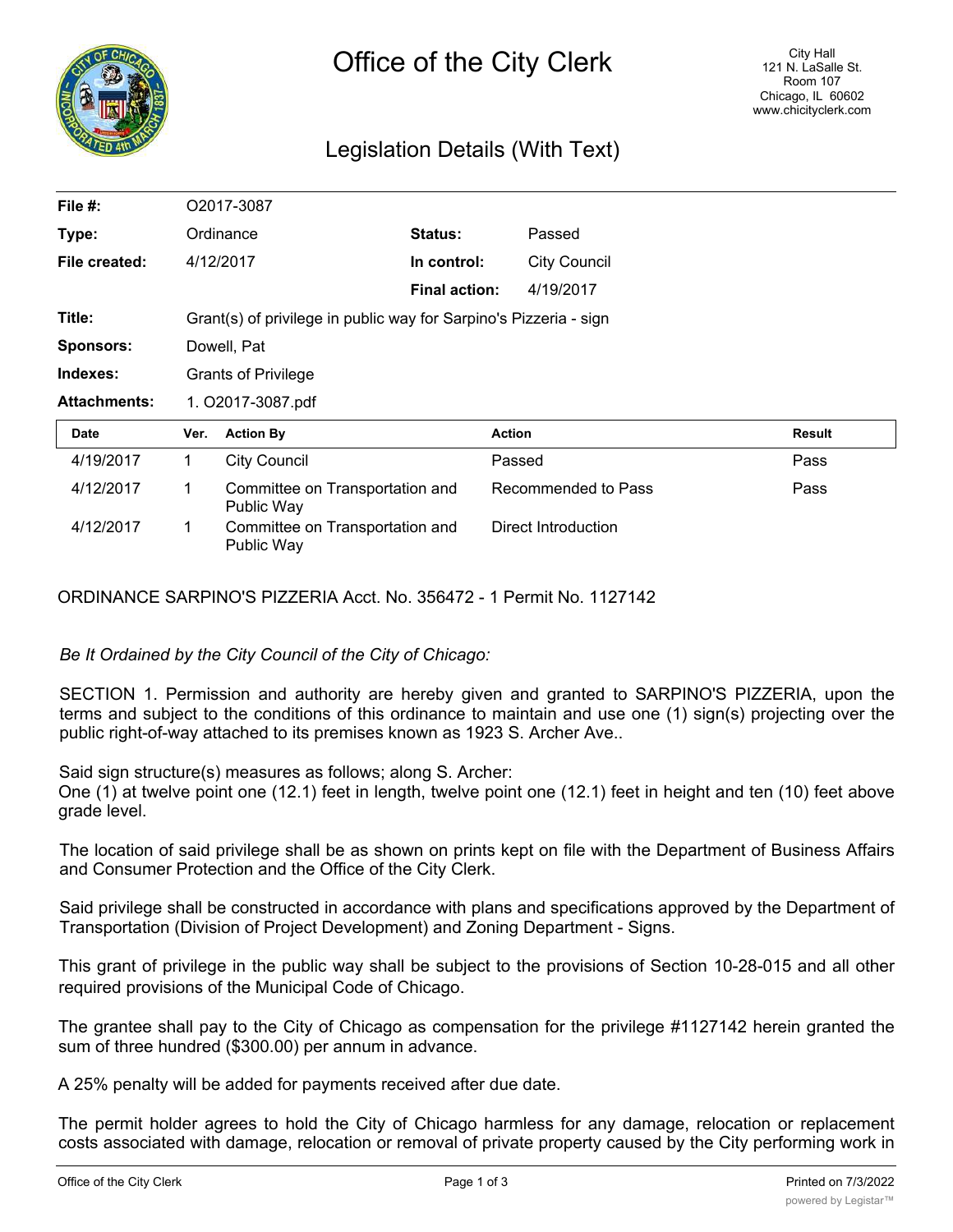## **File #:** O2017-3087, **Version:** 1

the public way.

Authority herein given and granted for a period of five (5) years from and after 02/09/2016.

Alderman

Pat Dowell 3rd Ward

Page 1

(Page 3 of 3)

Department of Business Affairs and Consumer Protection Small Business Center - Public Way Use Unit City I lall - 121 N. LaSalle Street, Room 800 • Chicago, IL 60602 312-74-GOmZ/312-744-6249 • (312) 744-1944 (TTY) hup://ww\v citvolchicago or<j/bacp

03/29/2017

Alderman Pat Dowell Ward # 03 City of Chicago City Hall, Room 200 121 North LaSalle Street Chicago, Illinois 60602

## **Re: An ordinance to use and maintain a portion ofthe public right-of-way for one (1) sign(s) for SARPINO'S PIZZERIA, adjacent to the premises known as 1923 S. Archer Ave..**

## **Dear Alderman Pat Dowell:**

The applicant referenced above has requested the use of the public right-of-way for a sign(s). An ordinance has been prepared by the Department of Business Affairs and Consumer Protection - Small Business Center -Public Way Use Unit for presentation to the City Council. Because this request was made for properties located in your ward, as approved by you as per the attached, I respectfully request that you introduce the attached ordinance at the next City Council meeting.

If you have any questions regarding this ordinance, please contact Anthony Bertuca at (312) 744-5506.